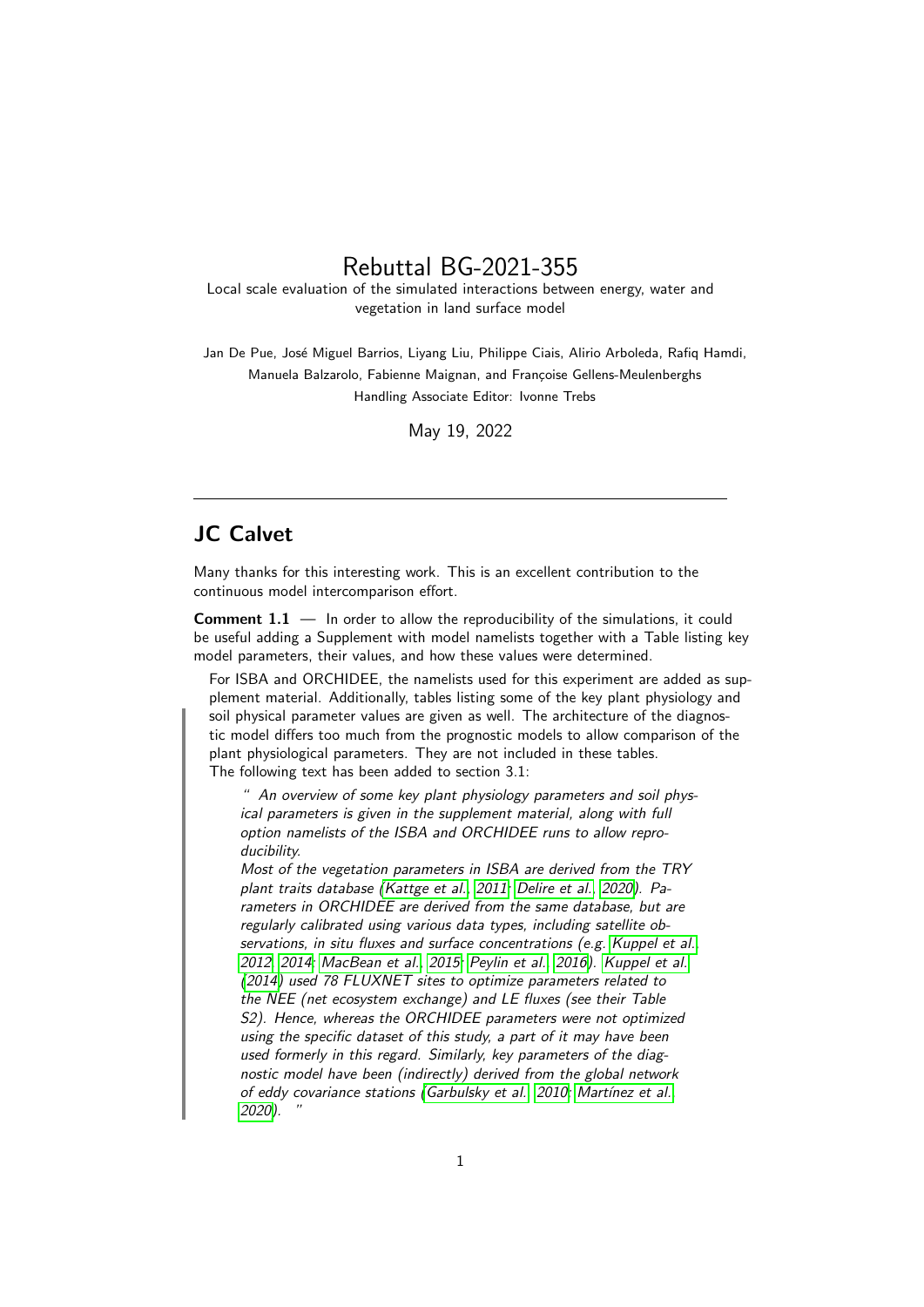|                     | $V_{cmax}$ (mg m <sup>-2</sup> s <sup>-1</sup> ) |      | $SLA$ (m <sup>2</sup> kg $C^{-1}$ ) |      |
|---------------------|--------------------------------------------------|------|-------------------------------------|------|
| PFT                 | ISBA                                             | ORCH | ISBA                                | ORCH |
| Temp DBF            | 2.60                                             | 1.14 | 15.4                                | 26.0 |
| <b>Boreal ENF</b>   | 2.80                                             | 1.02 | 5.0                                 | 9.3  |
| <b>Trop EBF</b>     | 1.00                                             | 1.02 | 8.3                                 | 15.3 |
| C <sub>3</sub> crop | 4.40                                             | 1.36 | 14.8                                | 26.0 |
| C4 crop             | 1.70                                             | 1.36 | 10.3                                | 26.0 |
| irr. Crop           | 3.40                                             |      | 10.3                                |      |
| $C3$ grass          | 3.40                                             | 1.14 | 14.0                                | 42.0 |
| C4 grass            | 1.70                                             | 1.14 | 5.7                                 | 41.0 |
| Wetlands            | 3.40                                             |      | 14.0                                |      |
| <b>Trop DBF</b>     | 1.80                                             | 1.02 | 15.4                                | 26.0 |
| Temp EBF            | 2.60                                             | 0.91 | 8.3                                 | 20.0 |
| Temp ENF            | 2.80                                             | 0.80 | 5.0                                 | 9.3  |
| <b>Boreal DBF</b>   | 2.60                                             | 0.80 | 15.4                                | 26.0 |
| <b>Boreal DNF</b>   | 1.80                                             | 0.80 | 10.1                                | 19.0 |
| <b>Boreal Grass</b> | 3.40                                             |      | 14.0                                |      |
| Deciduous Shrub     | 2.40                                             |      | 15.4                                |      |

Table S-1: Key plant physiological parameters in ISBA and ORCHIDEE (for the conversion of  $V_{cmax}$  to  $g_m$  and  $A_{mmax}$ , see [Delire et al.](#page-4-1) [\(2020\)](#page-4-1). DBF  $=$  Deciduous Broadleaf Forest,  $\mathsf{ENF} = \mathsf{Every}$ reen Needleleaf Forest,  $\mathsf{EBF} = \mathsf{Every}$ reen Broadleaf Forest, DNF = Deciduous Needleleaf Forest.

| Texture class   | $\theta_s$    | $\theta_r$    | $\boldsymbol{n}$ | $\alpha$                   | $K_s$           | $\theta_{fc}$ |
|-----------------|---------------|---------------|------------------|----------------------------|-----------------|---------------|
|                 | $(m^3m^{-3})$ | $(m^3m^{-3})$ | $(-)$            | $(10^3$ cm <sup>-1</sup> ) | (cm d $^{-1}$ ) | $(m^3m^{-3})$ |
| Sand            | 0.43          | 0.05          | 2.68             | 14.5                       | 7128.0          | 0.05          |
| Loamy Sand      | 0.41          | 0.60          | 2.28             | 12.4                       | 3501.6          | 0.07          |
| Sandy Loam      | 0.41          | 0.07          | 1.89             | 7.5                        | 1060.8          | 0.12          |
| Silt Loam       | 0.45          | 0.07          | 1.41             | 2.0                        | 108.0           | 0.24          |
| Silt            | 0.46          | 0.03          | 1.37             | 1.6                        | 60.0            | 0.26          |
| Loam            | 0.43          | 0.08          | 1.56             | 3.6                        | 249.6           | 0.17          |
| Sandy Clay Loam | 0.39          | 0.10          | 1.48             | 5.9                        | 314.4           | 0.17          |
| Silty Clay Loam | 0.43          | 0.09          | 1.23             | 1.0                        | 16.8            | 0.34          |
| Clay Loam       | 0.41          | 0.10          | 1.31             | 1.9                        | 62.4            | 0.27          |
| Sandy Clay      | 0.38          | 0.10          | 1.23             | 2.7                        | 28.8            | 0.27          |
| Silty Clay      | 0.36          | 0.07          | 1.09             | 0.5                        | 4.8             | 0.34          |
| Clay            | 0.38          | 0.07          | 1.09             | 0.8                        | 48.0            | 0.35          |

Table S-2: ORCHIDEE soil physical parameters for the Mualem-Van Genuchten model (derived from [Carsel and Parrish](#page-4-8) [\(1988\)](#page-4-8)),  $\theta_{fc}$  is the water content at field capacity (not derived from the retention curve).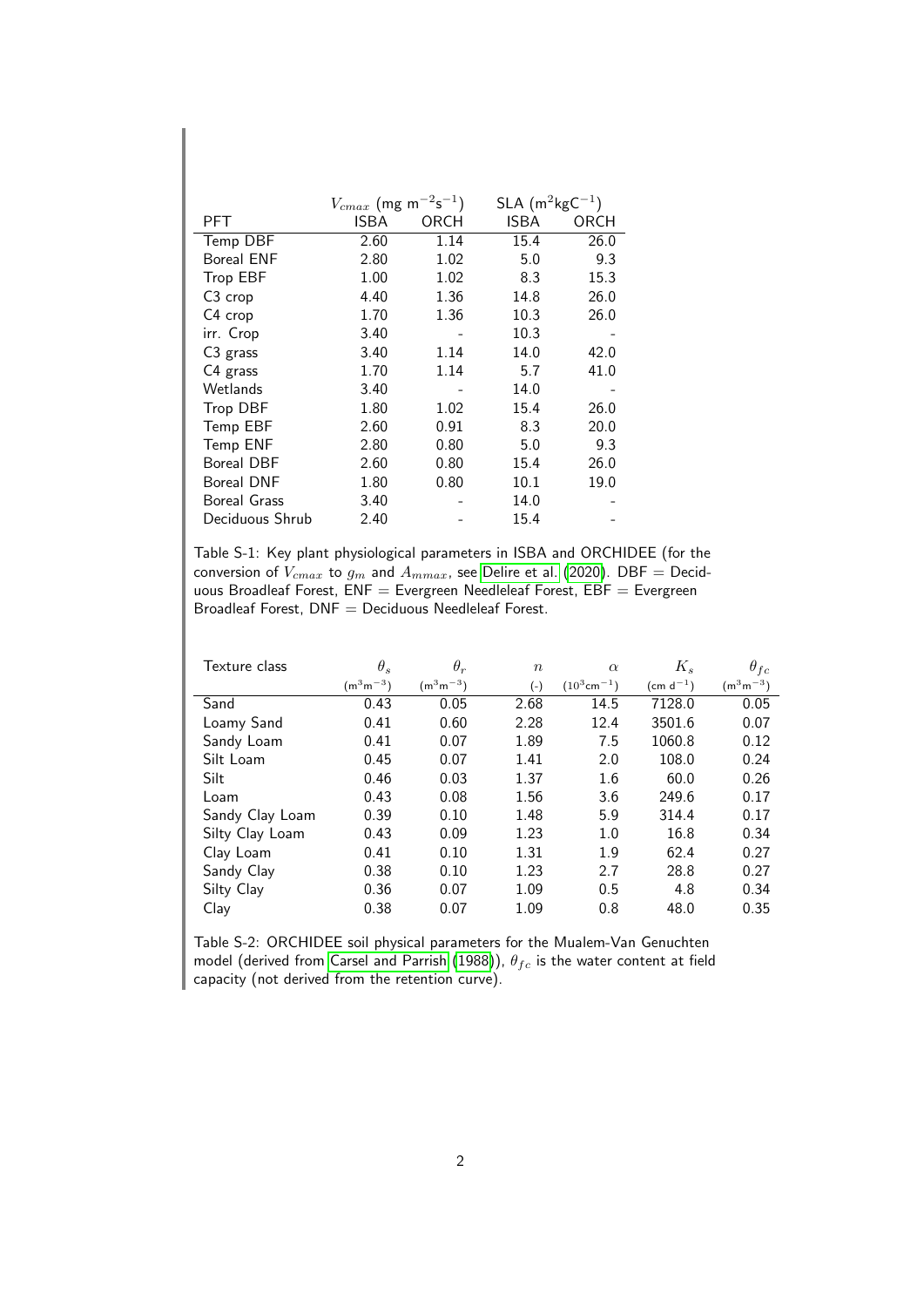| Texture class   | $\theta_s$    | $\Phi_s$ | $\boldsymbol{b}$ | $K_s$         | $\theta_{fc}$ |
|-----------------|---------------|----------|------------------|---------------|---------------|
|                 | $(m^3m^{-3})$ | (cm)     | $(\text{-})$     | $(cm d^{-1})$ | $(m^3m^{-3})$ |
| Sand            | 0.40          | $-12.10$ | 4.05             | 1520.6        | 0.23          |
| Loamy Sand      | 0.41          | $-9.00$  | 4.38             | 1350.7        | 0.24          |
| Sandy Loam      | 0.44          | $-21.80$ | 4.90             | 299.5         | 0.32          |
| Silt Loam       | 0.49          | $-78.60$ | 5.30             | 62.2          | 0.46          |
| Silt            | 0.49          | $-78.60$ | 5.30             | 62.2          | 0.46          |
| Loam            | 0.45          | $-47.80$ | 5.39             | 60.0          | 0.39          |
| Sandy Clay Loam | 0.42          | $-29.90$ | 7.12             | 54.4          | 0.35          |
| Silty Clay Loam | 0.48          | $-35.60$ | 7.75             | 14.7          | 0.42          |
| Clay Loam       | 0.48          | $-63.00$ | 8.52             | 21.2          | 0.45          |
| Sandy Clay      | 0.43          | $-15.30$ | 10.40            | 18.7          | 0.36          |
| Silty Clay      | 0.49          | $-49.00$ | 10.40            | 8.9           | 0.46          |
| Clay            | 0.48          | $-40.50$ | 11.40            | 11.1          | 0.45          |

Table S-3: ISBA soil physical parameters for the Campbell model (derived from [Clapp and Hornberger](#page-4-9) [\(1978\)](#page-4-9)), $\theta_{fc}$  is the water content at field capacity.

| Texture class | $\theta$ .    | $\theta_{fc}$ | $\theta_{wilt}$ |
|---------------|---------------|---------------|-----------------|
|               | $(m^3m^{-3})$ | $(m^3m^{-3})$ | $(m^3m^{-3})$   |
| Coarse        | 0.40          | 0.24          | 0.06            |
| Medium        | 0.44          | 0.35          | 0.15            |
| Medium fine   | 0.43          | 0.38          | 0.13            |
| Fine          | 0.52          | 0.45          | 0.28            |
| Very fine     | 0.61          | 0.54          | 0.34            |
| Organic       | 0.77          | 0.66          | 0.27            |
| Loamy         | 0.47          | 0.32          | 0.17            |

Table S-4: DiagMod soil physical parameters, based on the Wösten et al. [\(1999\)](#page-4-10) PTF.

Comment 1.2 — It should be clarified whether any of the in situ datasets used in this study as a reference was involved in previous model parameter tunings.

The global network of eddy covariance station is directly or indirectly (via derived products, e.g. FluxCom) involved in the parametrization of land surface models. This is the case in particular for ORCHIDEE and the diagnostic model. The manuscripts has been revised to clarify this (see previous response).

Comment 1.3 — Finally, how were model simulations initialized (e.g. initial rootzone soil moisture conditions)?

The initialization of ISBA is described in section 2.1.2, L133:

" A spin-up period of 3 years was sufficient to eliminate effects from the initial model state on the surface fluxes (respiration is not analysed in this study). "

Concerning the initialization of ORCHIDEE, the following text was added to section 2.1.3: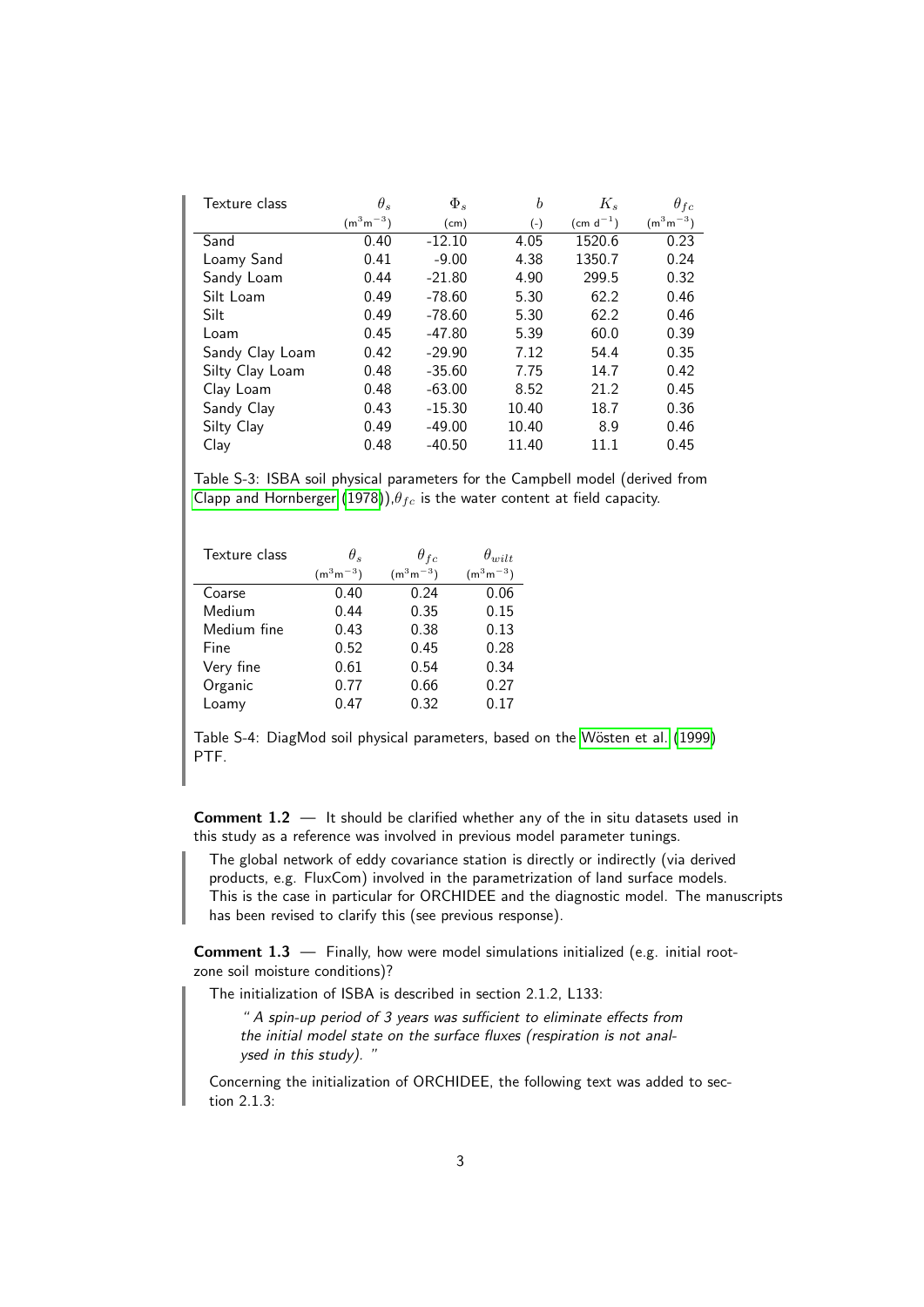" To initialize the simulations, a first spin-up phase was performed, where we cycled over the available FLUXNET years for at least 45 years. This enables to reach an equilibrium for the above-ground biomass and the water stocks and fluxes, as an initial state for the transient simulation. "

The diagnostic model does not require any initialization.